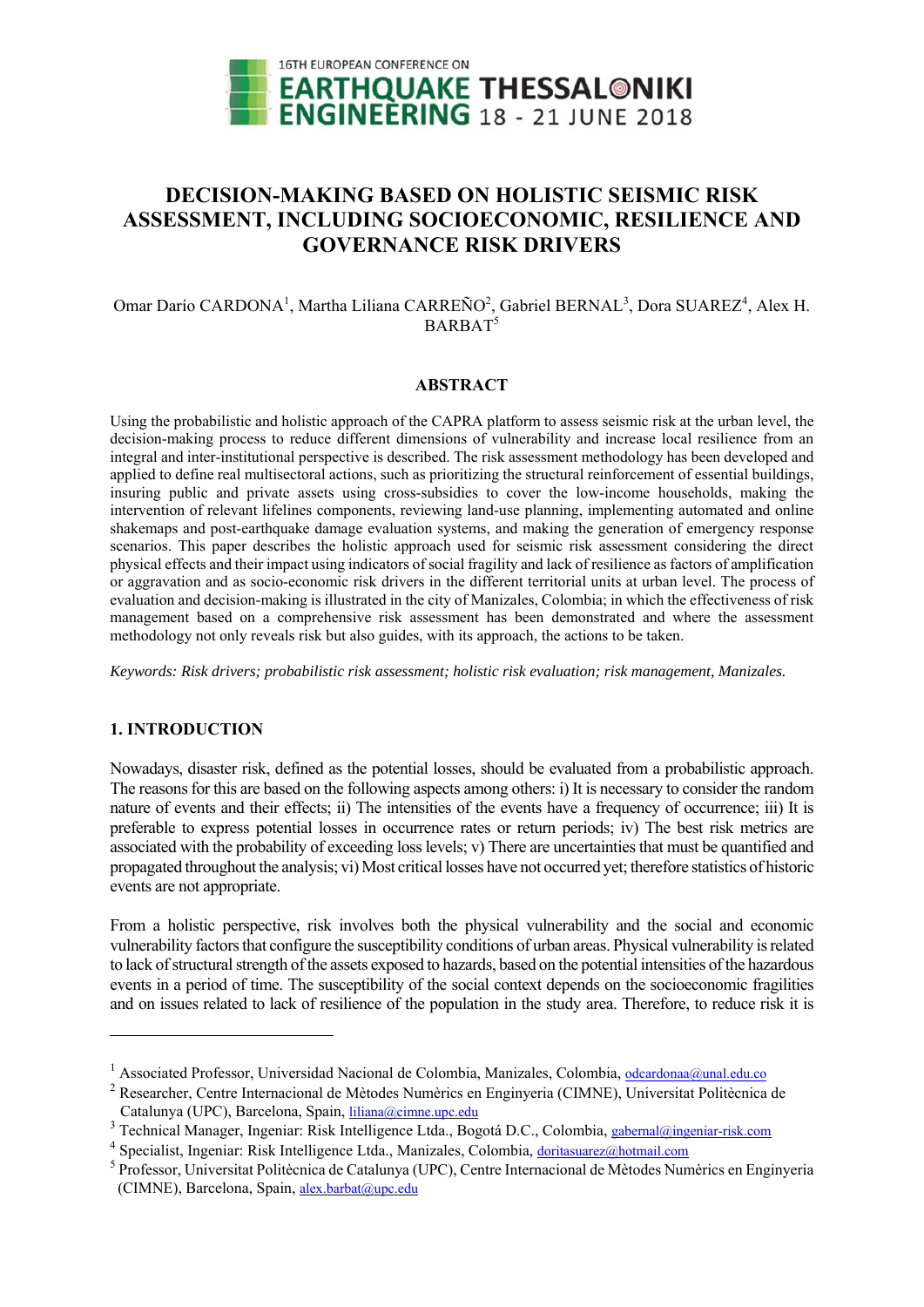necessary to implement corrective and prospective actions against both hard and soft vulnerability factors. Consequently, disaster risk management requires an interinstitutional and multisectoral structure to implement, through public policies and actions, the changes needed to reduce vulnerability and disaster risk.

Hence a holistic approach of risk assessment should be based on the integration of probabilistic and comprehensive visions. This article is focused on the holistic evaluation of the seismic risk of the city of Manizales, Colombia, based on the probabilistic evaluation of the physical seismic risk, and how the results of a comprehensive risk assessment have been used for several specific vulnerability and risk reduction actions and for updating the city planning instruments.

## **2. THE HOLISTIC EVALUATION OF THE DISASTER RISK**

Since 1990s the authors have been working on the holistic approach for disaster risk assessment and have developed and applied evaluation methodologies and metrics for this objective (Cardona 2001, 2004a, 2004b, 2011; Carreño 2006; Carreño et al. 2007b). The evaluation methodology has been improved and adapted according to the case studies and the availability of information related to hard (physical risk) and soft vulnerability factors (Barbat et al. 2010, 2011; Carreño et al. 2012, 2014a, 2014b; Birkman et al. 2013; Cárdenas et al. 2015; Jaramillo et al. 2016).

Carreño et al. (2007a, 2012) developed two alternative versions of the evaluation model—one based on indicators and the other based on expert opinions—in which risk assessment is performed by affecting the physical risk with socioeconomic factors or risk drivers, in order to reflect how socioeconomic fragilities and lack of resilience aggravate or amplify the direct effects of disasters.

This holistic evaluation method has been implemented as a post-processing tool of the Comprehensive Approach to Probabilistic Risk Assessment (CAPRA) platform (Cardona et al. 2012; Salgado-Galvez et al. 2016). This approach contributes to the effectiveness of risk management, inviting to action through the identification of development weaknesses and shortcomings at the urban center (Carreño et al. 2007a). Socioeconomic fragility and lack of resilience are described by a set of indicators that aggravate the physical risk. Thus, the total risk depends on the direct effects or physical risk, and the indirect effects expressed as a factor of the direct effects. Therefore, the total risk is expressed as follows:

$$
R_T = R_F \cdot (1 + F) \tag{1}
$$

where  $R_T$  is the total risk index,  $R_F$  is the physical risk index,  $(1 + F)$  is an impact factor, where F is the aggravating coefficient. This coefficient depends on the socioeconomic fragility, SF, and on the lack of resilience of the exposed context, LR. This approach is well-known as the Moncho's equation.

The physical risk,  $R_F$ , is evaluated using the following equation:

$$
R_F = \sum_{i=1}^p F_{RFi} * w_{RFi}
$$
 (2)

where  $p$  is the total number of indicators related to the physical risk,  $F_{RFi}$  are the component factors and  $w_{RFi}$  are their weights. The physical risk factors,  $F_{RFi}$ , are calculated using the net values of physical risk indicators; they can be the result of a deterministic or a probabilistic risk assessment, such as the number of casualties, the value of destroyed area, the pure risk premium (that is, the relative average annual loss), and so on (Lantada et al. 2010). The weights are defined on the basis of local expert opinions processed by means of the Analytic Hierarchy Process (AHP) that is used to derive ratio scales from both discrete and continuous paired comparisons (Saaty 1980; Carreño et al. 2007a).

The indicators used in this evaluation have different characteristics and units, and transformation functions should be used to standardize the gross values of each indicator, transforming them into commensurable risk factors, taking a value between 0.0 and 1.0. The transformation functions used in the methodology in order to calculate the hard and soft risk factors are membership functions for high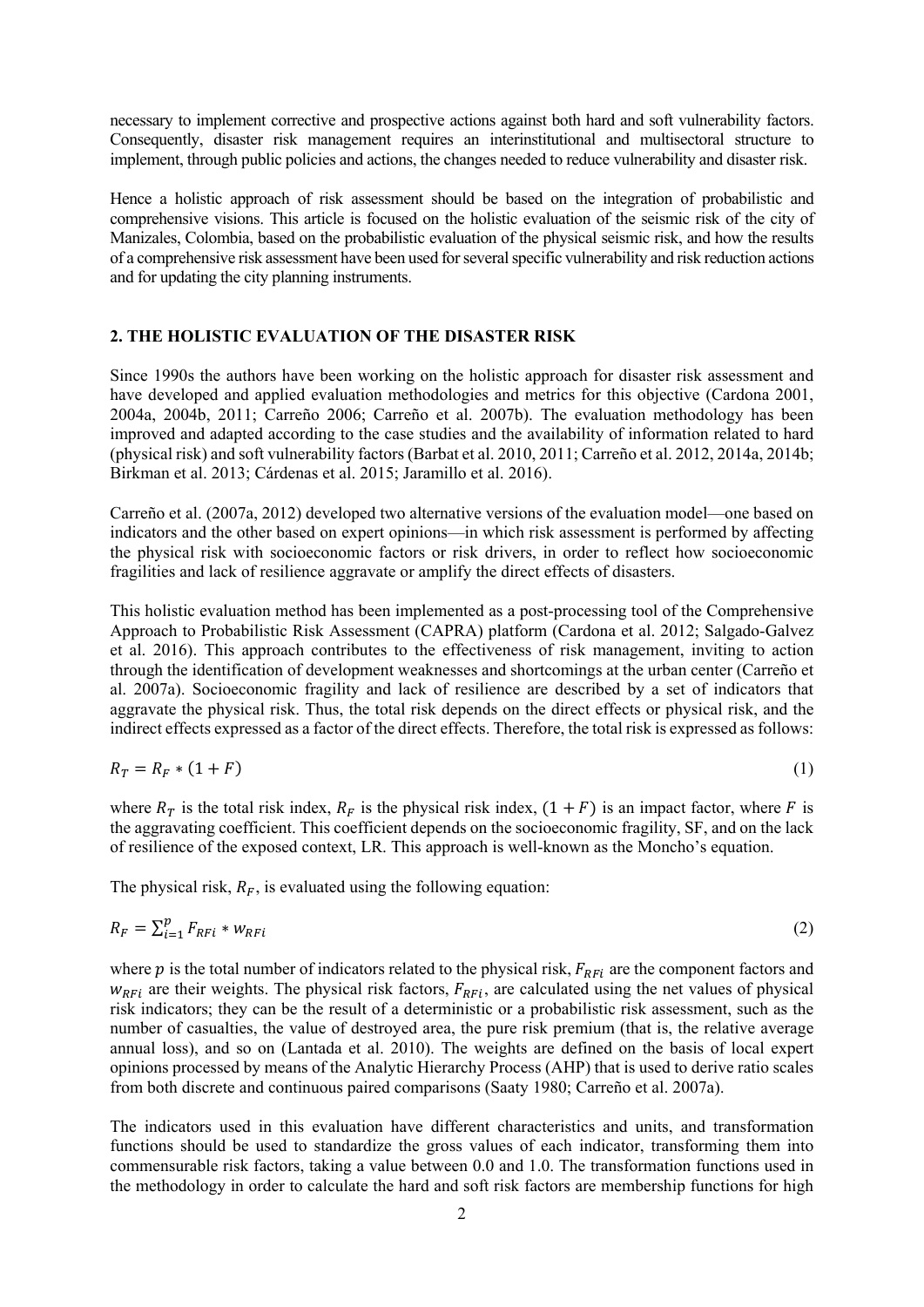levels of risk defined for each indicator in the terminology of fuzzy sets and logic (Carreño et al. 2007a). The value 0.0 represents the non-membership and 1.0 corresponds to total membership. The limit values,  $X_{min}$  and  $X_{max}$ , are defined taking into account expert opinions and information about previous disasters (Carreño et al. 2012). Figure 1 gives a model for these functions.



Figure 1. Model for the transformation functions applied to calculate the hard and soft risk factors.

Similar functions are used in the case of the indicators for social fragility and lack of resilience to develop the transformation functions. Sigmoid functions are used in most cases, and the type S or Z is used depending on the type of indicator. In the case of the indicators of lack of resilience, the function has an inverse (Z) shape, that is, higher values of the indicator result in lower values of aggravation. The aggravating coefficient is calculated in a way that is similar to computing the weighted sum of the aggravating factors.

$$
F = \sum_{i=1}^{m} F_{SFi} * w_{SFi} + \sum_{j=1}^{n} F_{LRj} * w_{LRj}
$$
(3)

where  $F_{SFi}$  are factors related to the socioeconomic fragility, and  $F_{LRj}$  are factors related to the lack of resilience of the exposed context. The weights  $w_{SF}$  and  $w_{LR}$  represent the relative importance of each factor and are calculated by means of the AHP based on local expert opinions.

The indicators are selected, depending on the case study, as the most significant for each category. For example, in the case of social fragility, it is possible to use the slum-squatter neighborhoods area, the mortality rate, the delinquency rate, and the population density. In the case of lack of resilience, the number of hospital beds, the health human resources, the public space area, the rescue and firemen manpower, the development level, and the emergency planning can be used. These indicators can be replaced by others according to the information available for each case study. There is not a minimum indicators number established to apply the methodology; instead, it is expected that the indicators involve information related to the social fragility and lack of resilience of the community. Jaramillo et al. (2016) provide an idea about indicators that can be used following the indicators applied by urban observatories of the United Nations and other social researchers.

The robustness of this methodology has been studied by assessing the uncertainty of values and the sensitivity to change of values, weights, and transformation functions. The methodology is not excessively sensitive to slight variations of the input data and to small changes in the modeling parameters, such as weights and transformation functions. If the range of variation of data and parameters is reasonable, the results of the numerical simulations will be stable and reliable. More details about the robustness analysis are given by Marulanda et al. (2009).

Detailed information about this evaluation method can be found in Carreño (2006), Carreño et al. (2007b), and Barbat et al. (2011). For management purposes, the risk assessment should improve the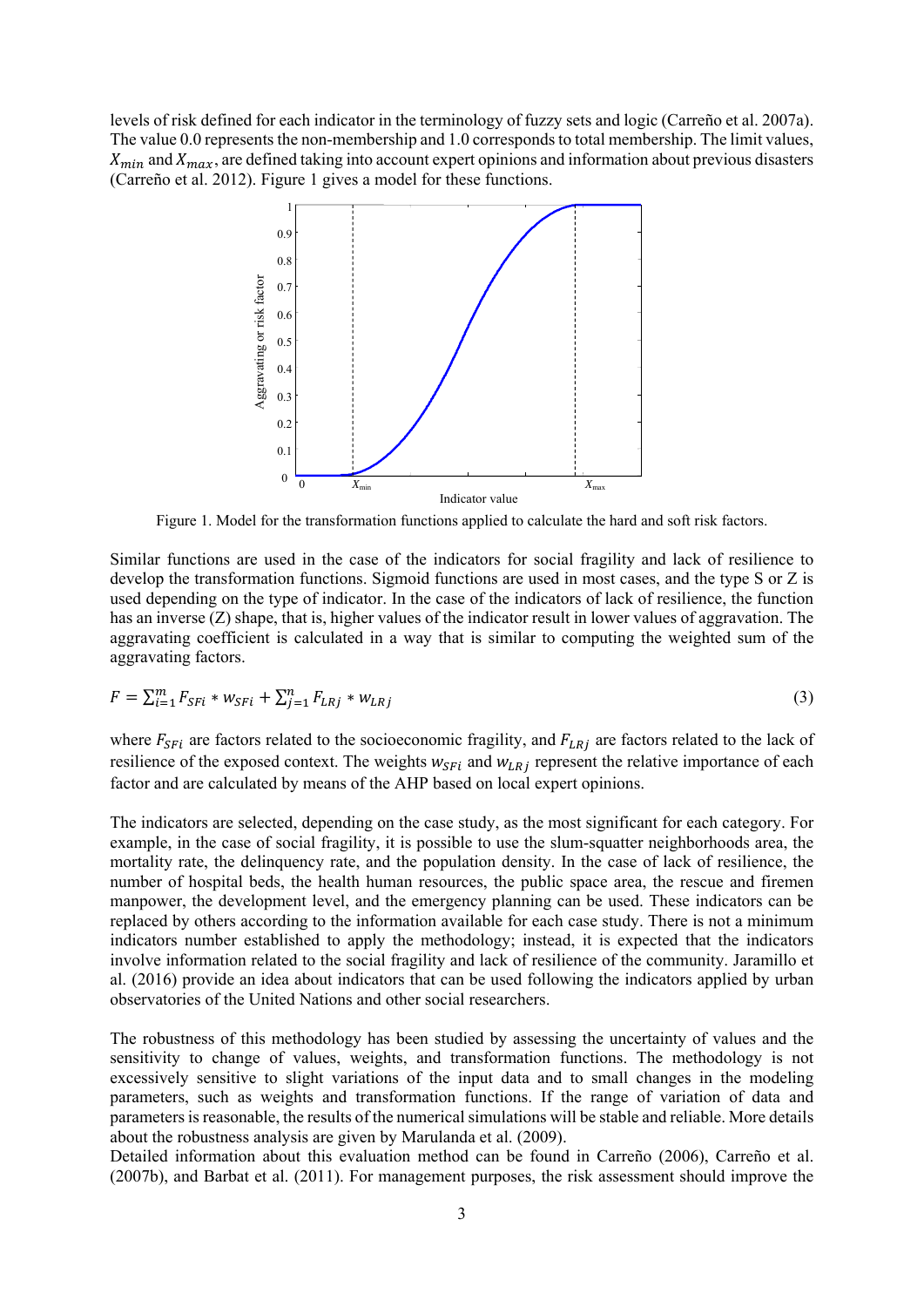decision-making process in order to contribute to the effectiveness of risk management, calling for action and for identifying the weaknesses of the exposed elements and their evolution over time (Carreño et al. 2007a). In the case that the basic information required by this methodology does not exist or is not available, the holistic evaluation of the disaster risk can be performed by using expert opinions and applying an alternative methodology based on the fuzzy sets theory (Carreño et al. 2012, 2014a).

## **3. THE CASE OF MANIZALES, COLOMBIA**

## *3.1 The city*

Manizales, with a population of almost 400,000 inhabitants, is located on the Colombian Central Mountain Range (part of the Andean Mountains, Cordillera de Los Andes) in the northern part of the Coffee-Growers Axis (Eje Cafetero). Due to this location, the city has an abrupt topography with steep slopes that has required public infrastructure for land stabilization in several areas of the city. Manizales has been affected by various hazards in the past: landslides induced by rain, generated in most cases by the formation of settlements in areas with very steep slopes, as a product of the dispersed and uncontrolled growth of the city; floods, mainly on the banks of the Chinchiná river and Manizales, Olivares, and El Guamo creeks; ash fall events due to volcanic threat; and earthquakes. During the twentieth century the city was affected by six major earthquakes. This experience allows a better understanding of disaster risks for the decision makers and citizens in general. The city has been developing and consolidating its practices and public policies on integrated risk management for several years, especially since the 1970s.

Manizales has invested heavily in the science and technology of disaster risk reduction in the last two decades. In the framework of the Manizales' Integrated Disaster Risk Management Program, GIRD-M, (http://www.gestiondelriesgomanizales.com), developed by the National University of Colombia at Manizales with the financial support of the environment regional authority, CORPOCALDAS, and the city administration, sixteen projects of risk knowledge and information systems, instrumentation and warning systems, and incorporation of risk in planning and awareness have been implemented, during last years. This implementation has been based on the follow-up over time of the holistic risk assessment results and the discussion, analysis and institutional decision making at city level.

#### *3.2 The physical risk index*

A probabilistic approach was used for the analysis of seismic and landslide hazards (triggered by earthquakes or heavy rainfall) to obtain stochastic event sets suitable for the probabilistic loss estimation and risk results in terms of different metrics after aggregating in a rigorous way the losses associated to the different hazards. Seismic microzoning has been used (Cardona and Yamin 1997). Detailed and high-resolution exposure databases were used for the building stock and infrastructure of Manizales, together with a set of vulnerability functions for each of the considered perils (Yamin et al. 2014).

The physical risk index,  $R_F$  in Equation 1, is based on the results of this fully probabilistic multihazard risk assessment made for the city using the CAPRA platform (Bernal 2014; Bernal et al. 2017; Salgado-Gálvez et al. 2017). Risk was assessed on a building-by-building basis, and by aggregating the metrics for the whole districts. Further details on the physical risk assessment can be found in Bernal et al. (2017) and Salgado-Gálvez et al. (2017). For this evaluation, the selected indicators correspond to the pure risk premium (average annual loss/exposed reposition value) for six sectors: residential (RF1), commercial (RF2), industrial (RF3), health (RF4), institutional (RF5), and education (RF6). These values were standardized by using a transformation function that defines a value of 10‰ as the maximum pure risk premium for a risk factor of 1.0. Table 1 shows the obtained factors, the calculated weights for each factor, and the physical risk index for each district and for the city as a whole. The weights assigned to the risk factors are the same for all districts in the city.

Table 1 Physical risk factors and physical risk index calculated for the districts of Manizales, Colombia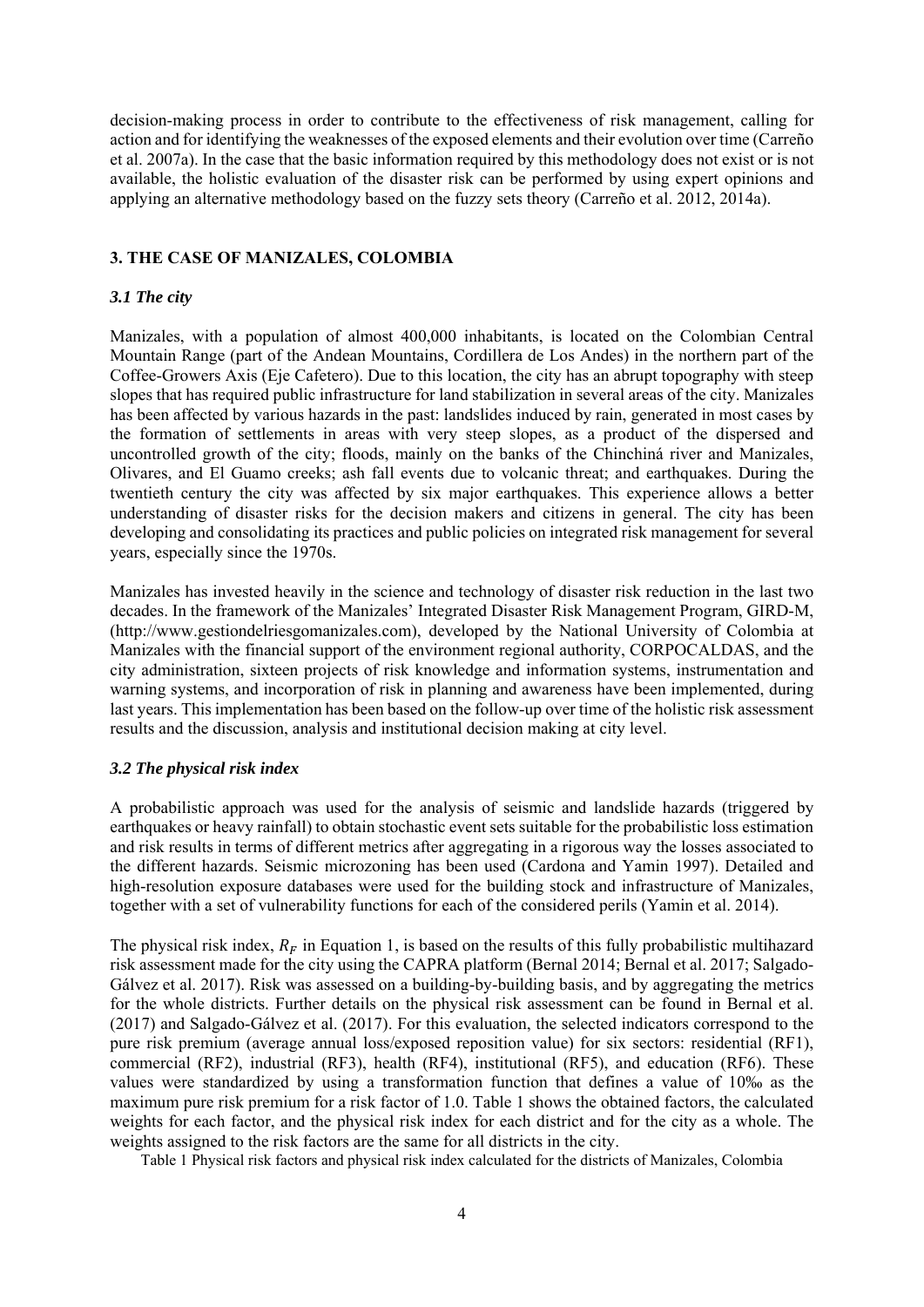| <b>District</b>               | $F_{RF1}$ | $F_{RF2}$ | $F_{RF3}$ | $F_{RF4}$ | $F_{RF5}$ | $F_{RF6}$ | $R_F$ |
|-------------------------------|-----------|-----------|-----------|-----------|-----------|-----------|-------|
| C <sub>1</sub> -Atardeceres   | 0.30      | 0.42      | 0.10      | 0.49      | 0.03      | 0.05      | 0.25  |
| C <sub>2</sub> - San José     | 1.00      | 0.62      | 0.93      | 0.56      | 0.90      | 0.78      | 0.80  |
| C <sub>3</sub> - Cumanday     | 1.00      | 1.00      | 1.00      | 1.00      | 0.51      | 0.68      | 0.88  |
| C <sub>4</sub> - Estación     | 0.98      | 0.62      | 0.72      | 0.85      | 0.29      | 0.91      | 0.75  |
| C5- Ciudadela del Norte       | 1.00      | 1.00      | 0.30      | 0.25      | 1.00      | 0.10      | 0.61  |
| C6- Ecoturístico Cerro de Oro | 0.97      | 0.28      | 0.37      | 0.18      | 0.28      | 0.89      | 0.50  |
| C <sub>7</sub> - Tesorito     | 0.74      | 0.14      | 0.06      | 0.09      | 0.11      | 0.09      | 0.23  |
| C8-Palogrande                 | 0.92      | 0.78      | 0.87      | 0.25      | 0.70      | 0.62      | 0.68  |
| C9- Universitaria             | 0.65      | 0.14      | 0.15      | 0.03      | 0.17      | 0.33      | 0.25  |
| C <sub>10</sub> -La Fuente    | 0.94      | 0.92      | 0.86      | 1.00      | 0.17      | 0.66      | 0.78  |
| C <sub>11</sub> La Macarena   | 0.94      | 1.00      | 0.66      | 0.94      | 0.25      | 1.00      | 0.81  |
| Manizales                     | 0.93      | 0.87      | 0.36      | 0.70      | 0.49      | 0.59      | 0.67  |
| Weight                        | 0.20      | 0.15      | 0.15      | 0.20      | 0.15      | 0.15      | 1.00  |

#### *3.3 The aggravating coefficient*

Indicators related to social fragility and lack of resilience were identified to define the aggravating coefficient ( $F$ ) and, therefore, the impact factor  $(1 + F)$  of the potential physical damage and loss. They reflect the social absences, weaknesses, and susceptibilities from a development point of view that should be addressed by the processes of economic and social development planning to reduce vulnerability and risk from a comprehensive perspective. Table 2 shows the indicators related to social fragility  $(SF)$  and lack of resilience  $(LR)$  selected for the holistic evaluation, in accordance with the available information and the  $X_{min}$  and  $X_{max}$  parameters used in the transformation functions for each case. The indicators used to calculate the aggravating coefficient correspond to the official information provided by different agencies at the local and national levels such as: the Secretariat of Planning (Secretaría de Planeación), the Secretariat of Public Health and Legal Medicine (Secretaría de Salud Pública y Medicina Legal), the Risk Management Unit (Unidad de Gestión del Riesgo), the National Administrative Department of Statistics (Departamento Administrativo Nacional de Estadística, DANE), the System of Identification of Potential Beneficiaries for Social Programs (Sistema de Identificación de Potenciales Beneficiarios de Programas Sociales – SISBEN), and the National Planning Department (Departamento Nacional de Planeación) (Suárez 2015).

|                 | <b>Indicator</b>                  | Unit                                       | $X_{min}$ | $X_{max}$ |
|-----------------|-----------------------------------|--------------------------------------------|-----------|-----------|
| $X_{\tiny SFI}$ | Slum neighborhoods                | % of the district area                     | 5         | 30        |
| $X_{SF2}$       | Murder rate                       | Number of murders per 100,000 inhabitants  | $\theta$  | 10        |
| $X_{SF3}$       | Persons without education         | % of population                            | $\theta$  | 30        |
| $X_{SF4}$       | Overcrowding†                     | % of the district area                     | 3         | 30        |
| $X_{SF5}$       | Population density                | People per square kilometer                | 4.000     | 25,000    |
| $X_{LRI}$       | Hospital beds                     | Number of beds per 1000 inhabitants        | $\theta$  | 30        |
| $X_{LR2}$       | Health human resources            | Health professionals per 1000 inhabitants  | $\theta$  | 15        |
| $X_{LR3}$       | Public space                      | % of the district area                     |           | 15        |
| $X_{LR4}$       | Rescue human resources            | Professionals per 10,000 inhabitants       | 0         |           |
| $X_{LR5}$       | Medium/high socioeconomic stratum | % of the district area                     | 10        | 40        |
| $X_{LR6}$       | Community participation           | Community Action Boards per 100,000 inhab. | 10        | 50        |

Table 2 Indicators for aggravating conditions (risk drivers of social fragility and lack of resilience) in the districts of Manizales, Colombia

† Overcrowding is defined by SISBEN (2011) as tenement houses and dwellings with more than three people per bedroom.

Table 3 shows the results for the aggravating factors for each district of Manizales, taking into consideration the 11 indicators listed in Table 2. They have been obtained by using transformation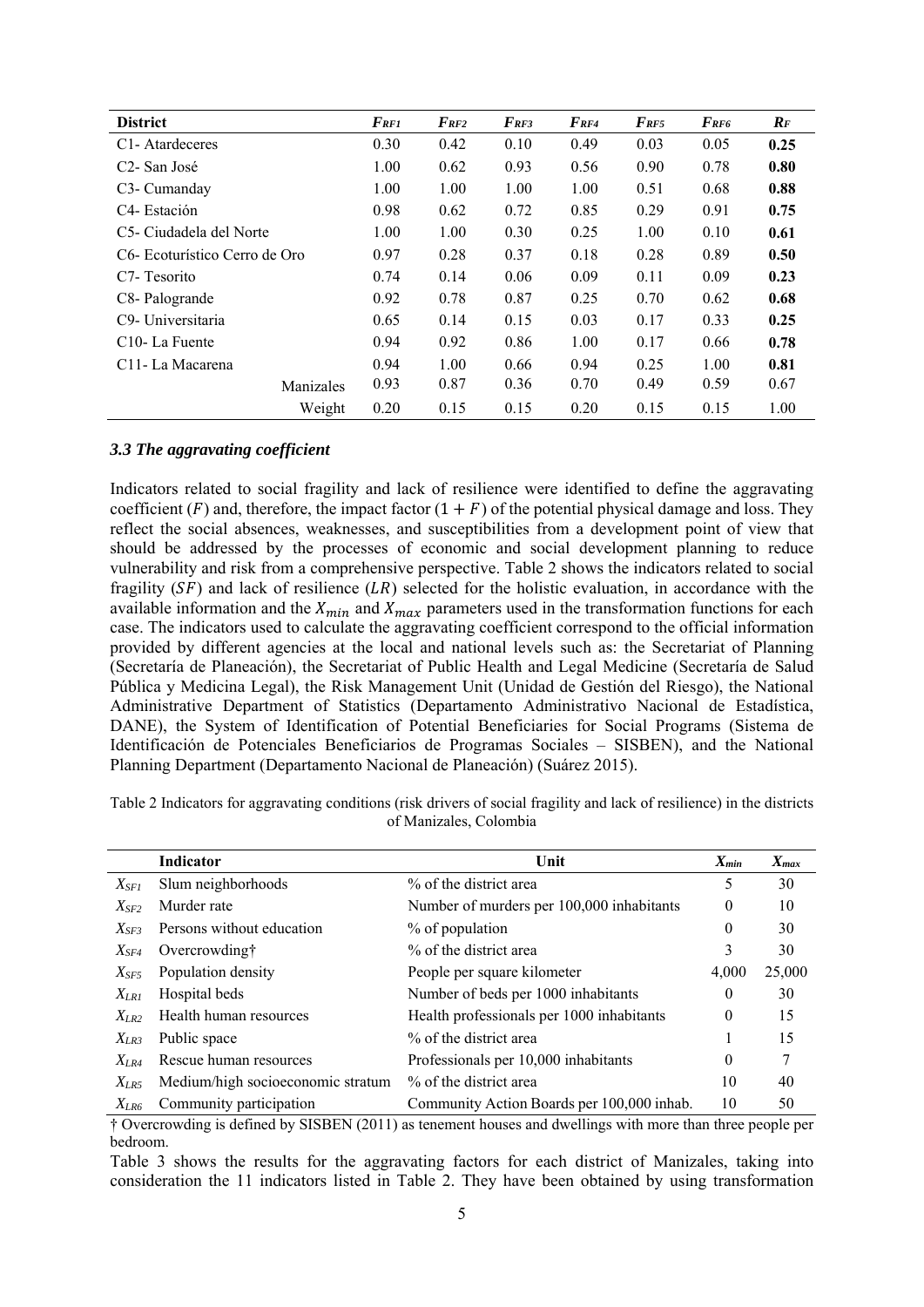functions type S (for social fragility) and Z (for lack of resilience) to standardize each indicator. The total aggravating coefficient  $(F)$  is obtained after scaling all the factors in commensurable units by using Equation 3. Table 3 also shows the average values of the factors for the city, normalized with the density of population. The average values for the city recognize the murder rate, the lack of hospital beds, the lack of health human resources, and the lack of public space as the main aggravating conditions. But to guide decision making it is necessary to review the situation for each district.

| <b>District</b>                     | $F_{SFI}$ | $\bm{F}_{\bm{S}\bm{F2}}$ | $\bm{F}$ se3 | $\bm{F}$ sf4 | $F_{SFS}$ | F <sub>LR1</sub> | $F_{LR2}$ | $F_{LR3}$ | $F_{LR4}$ | $F_{LR5}$ | $F_{LR6}$ | F    |
|-------------------------------------|-----------|--------------------------|--------------|--------------|-----------|------------------|-----------|-----------|-----------|-----------|-----------|------|
| C <sub>1</sub> -Atardeceres         | 0.02      | 1.00                     | 0.40         | 0.59         | 0.12      | 0.76             | 0.90      | 0.01      | 0.00      | 0.00      | 0.24      | 0.37 |
| C <sub>2</sub> - San José           | 0.13      | 1.00                     | 0.69         | 1.00         | 1.00      | 1.00             | 0.99      | 1.00      | 0.00      | 1.00      | 0.20      | 0.74 |
| C3- Cumanday                        | 0.00      | 1.00                     | 0.27         | 0.19         | 1.00      | 0.98             | 0.99      | 0.92      | 0.06      | 0.73      | 0.94      | 0.64 |
| C <sub>4</sub> - Estación           | 0.00      | 0.38                     | 0.19         | 1.00         | 0.60      | 0.77             | 0.99      | 0.97      | 0.93      | 0.00      | 0.01      | 0.53 |
| C5- Ciudadela del Norte             | 0.07      | 1.00                     | 0.51         | 0.57         | 0.30      | 1.00             | 1.00      | 0.92      | 0.93      | 1.00      | 0.25      | 0.69 |
| C <sub>6</sub> - Ecot. Cerro de Oro | 0.00      | 0.99                     | 0.26         | 0.26         | 0.05      | 1.00             | 1.00      | 0.00      | 0.00      | 0.10      | 0.90      | 0.41 |
| C <sub>7</sub> - Tesorito           | 0.04      | 1.00                     | 0.37         | 0.13         | 0.00      | 0.99             | 0.99      | 0.54      | 0.00      | 0.71      | 0.34      | 0.47 |
| C8-Palogrande                       | 0.00      | 0.30                     | 0.27         | 0.00         | 0.01      | 0.99             | 0.99      | 0.98      | 0.00      | 0.00      | 1.00      | 0.40 |
| C9- Universitaria                   | 0.00      | 1.00                     | 0.41         | 0.69         | 0.78      | 1.00             | 1.00      | 0.74      | 0.13      | 1.00      | 0.32      | 0.65 |
| C <sub>10</sub> -La Fuente          | 0.45      | 1.00                     | 0.46         | 0.60         | 0.99      | 1.00             | 1.00      | 0.77      | 0.32      | 0.82      | 0.01      | 0.68 |
| C <sub>11</sub> La Macarena         | 0.76      | 1.00                     | 0.55         | 0.80         | 0.51      | 1.00             | 1.00      | 1.00      | 0.13      | 1.00      | 0.14      | 0.72 |
| Manizales                           | 0.16      | 0.92                     | 0.43         | 0.52         | 0.70      | 0.96             | 0.99      | 0.81      | 0.24      | 0.70      | 0.34      | 0.63 |
| Weights                             | 0.09      | 0.09                     | 0.1          | 0.09         | 0.09      | 0.09             | 0.1       | 0.08      | 0.09      | 0.1       | 0.08      | 1.00 |

Table 3 Aggravating factors and aggravating coefficient calculated for the districts of Manizales, Colombia.

#### *3.4 The total seismic risk*

The composite total risk index  $(R_T)$  is calculated based on the component indicators. It has been used as the Urban Disaster Risk Index (*UDRi*) for each district of the city, like it has been evaluated for other cities worldwide (Marulanda et al. 2009, 2013; Khazai et al. 2015). Figures 2, 3, and 4 show the results for the eleven districts, taking into consideration the physical risk, the aggravating coefficient, and the total risk, respectively. The figures show how the physical risk map values (Figure 2) are amplified by the aggravating coefficient (Figure 3), and result in the total risk or the  $UDRi$  (Figure 4). All ranges of physical risk, the aggravating factor, and total risk were defined with officers and advisors of the Secretariat of Planning, taking into account the disparity and social characteristics used in the city to rank and compare the districts.

The aggravating coefficient (Figure 3) shows medium-high values for the districts of San José, La Macarena, Ciudadela del Norte, and La Fuente; medium values for the districts of Universitaria, Cumanday, and Estación; medium-low values for Tesorito, Ecoturístico Cerro de Oro, and Palogrande; and a low value for Atardeceres.

The total risk (Figure 4) shows high values for the district of Cumanday; medium-high values for La Macarena, San José, and La Fuente; medium values for Estación, Ciudadela del Norte, and Palogrande; medium-low values for Ecoturístico Cerro de Oro and Universitaria; and low values for Atardeceres and Tesorito. Once the results and the ranking of risk in Manizales have been obtained by district, it is possible to review each case and disaggregate it into its components, identify which factors and indicators are more relevant, and define the possible actions to reduce the underlying causes of risk. The UDRi results for Manizales were analyzed for each district. Carreño (2015) and Carreño et al. (2017) provide detailed information related to the evaluation process and to the obtained results for the holistic evaluation of disaster risk, including the analysis for each district in the city. This key information has been useful to prioritize the interventions and actions of vulnerability and risk reduction by districts.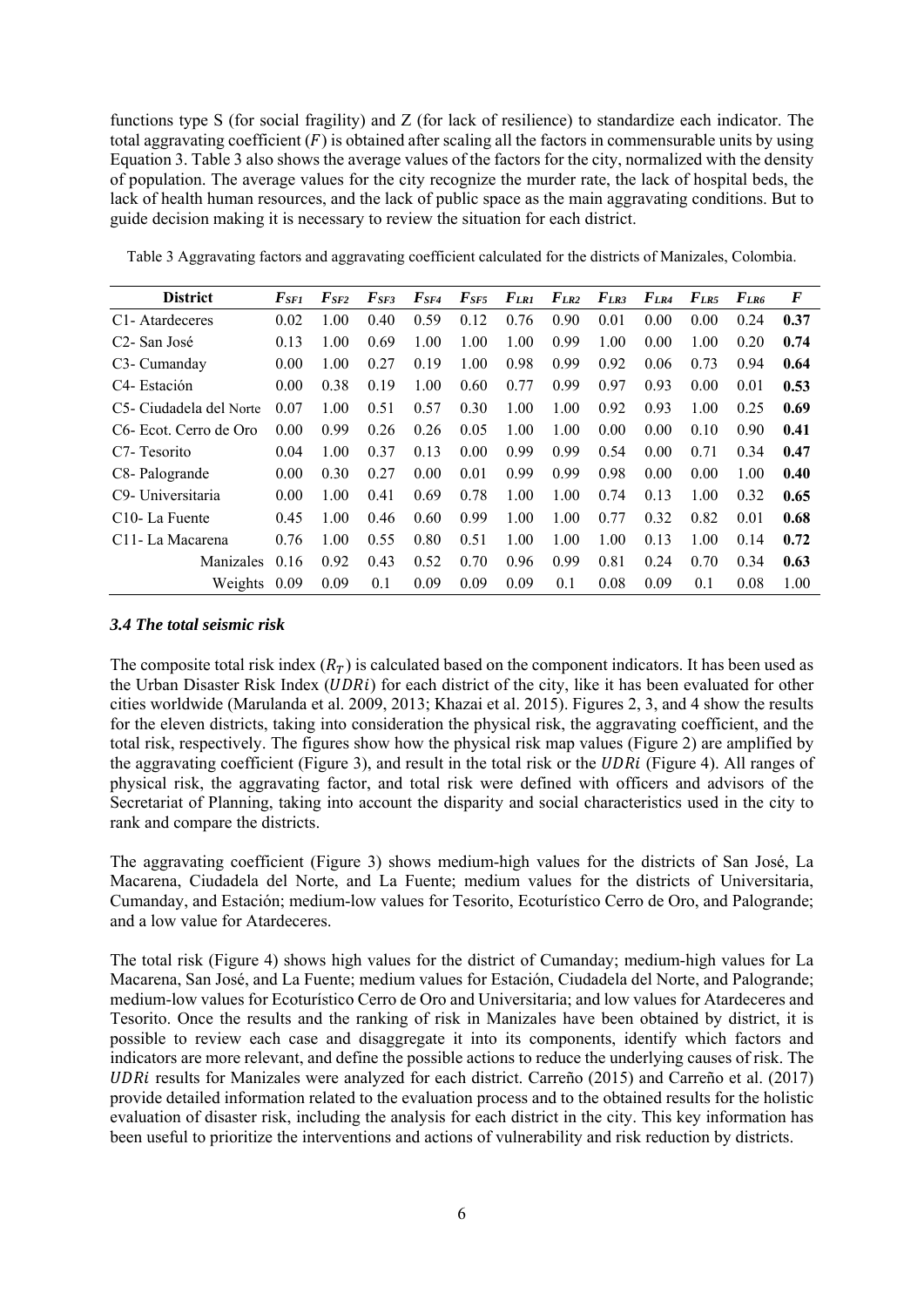

Figure 2. Physical risk index  $R_F$ , based on seismic hazards and landslides due to earthquakes and rain, for the districts of Manizales, Colombia



Figure 3. Aggravating coefficient  $F$ , based on socioeconomic and resilience factors for the districts of Manizales, Colombia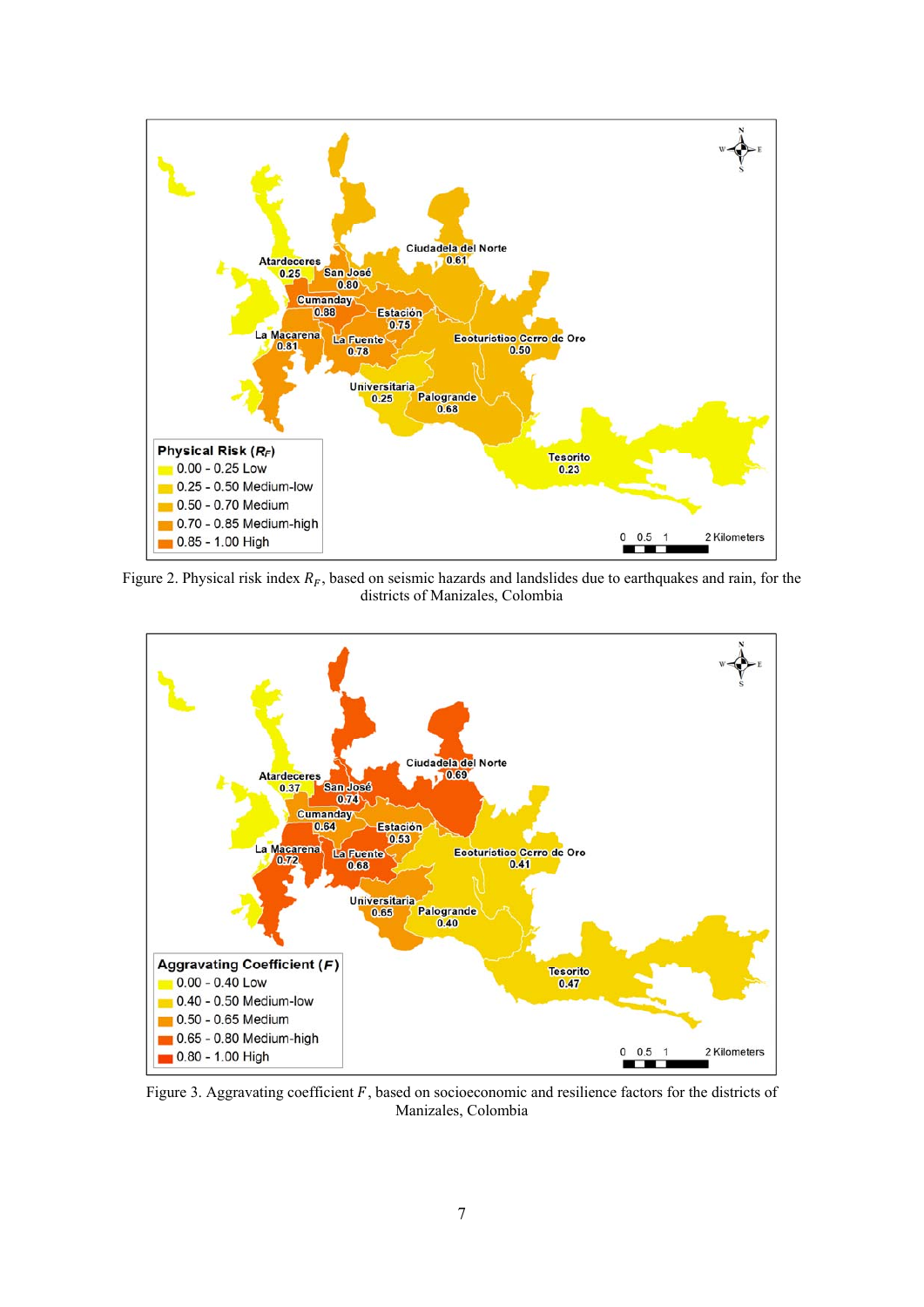

Figure 4. Total risk index  $R_T$ , or UDRi, for the districts of Manizales, Colombia

# *3.5 Disaster risk as determinant of city planning*

The results of holistic risk assessment for the city of Manizales have been used to support the decisionmaking process on disaster risk reduction by improving the risk understanding of the stakeholders and the identification of differences and drivers of vulnerability and risk at local level. Some examples of disaster risk management initiatives and actions in the city are the following achievements:

- Seismic microzoning has served to optimize the municipality's financial protection strategies for public buildings and infrastructure and to evaluate seismic risk of all private buildings and lifelines. Microzoning involves detailed study of soil, geology, slope and modelling the forces at specific locations that are likely in earthquakes of different magnitudes.
- The city offers, with the support of the national insurance industry, housing insurance that can be paid with the property tax. This allows the full coverage of the exempted properties (by cross subsidies), which benefits the city's low-income households.
- The city promotes incorporation of risk in land-use and territorial planning, and the local building code incorporates earthquake resistance standards according to the state of knowledge.
- Key buildings such as the main hospitals, the fire-brigade stations, the administration headquarters, several schools, university campuses and the iconic Basilica Cathedral have been retrofitted using state-of-the-art earthquake resistant requirements.
- Works regarding the stability of slopes have been made in several places of the city, through the environment regional authority CORPOCALDAS (previously CRAMSA) and the Secretariat of Public Works of the city administration.
- The program 'Guardians of the Hillside' involves house-head mothers in the maintenance of drainage works that stabilize steep urban slopes, for which they receive a payment.
- A large number of housing relocation projects have been implemented for people living in areas where the risk could not be otherwise reducing, such as very steep slopes. The freed-up areas have been restored and protected, in part through community-based action.
- A Municipal Emergency Plan provides the city's response in case of crisis and defines the operational procedures and the coordination mechanisms that facilitate inter-institutional action.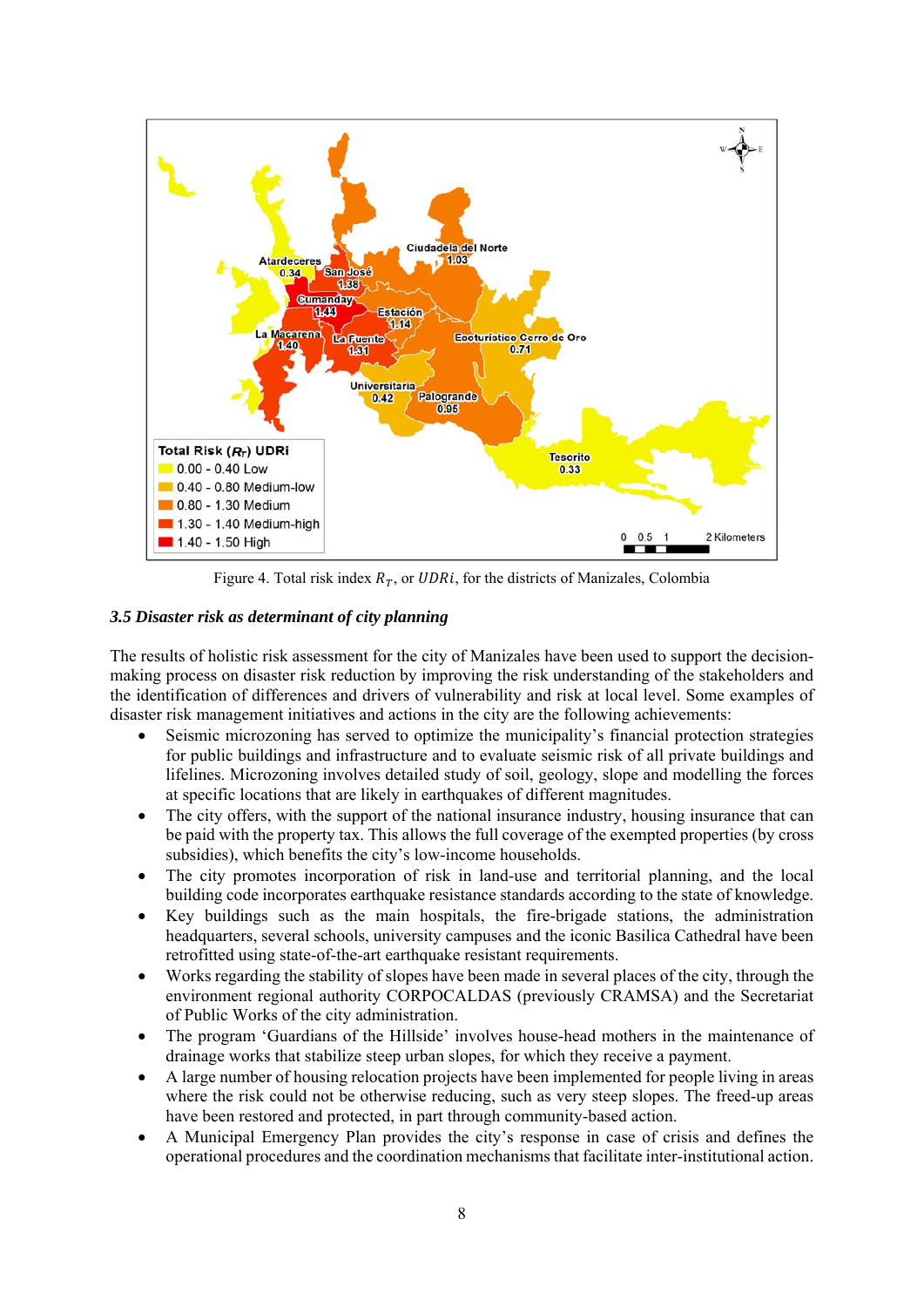- The city has an automatic evaluation of seismic damage and a specialized procedure of postearthquake building damage evaluation. It has specific manuals, evaluation forms and a computer-based expert system (app for smartphones) for the evaluation of the buildings' safety.
- A dense online network of accelerometers and rainfall measuring stations are used to monitor hazards and warn the population and authorities in case of emergency and a volcano observatory continuously watches the area's volcanoes and the regional seismic activity.
- Teaching about disaster risk has been incorporated into formal education and there has been continuous work with the media to disseminate the message and public information.

This multidisciplinary and intersectoral effort has contributed to improve the quality of life, vulnerability reduction and protection of the economic and social development of the city. At present, all activities of risk management are programs or sub-programs and activities of the city's plan of Disaster Risk Management. The DRM plan at local level is the legal instrument, according to Law 1523 of 2012, through which the objectives, goals, strategies, actions, and actors are defined to implement the national policy of risk management of Colombia, during a period of 12 years (i.e. 2016–2028, including three local administrations). Figure 5 presents the main programs and subprograms for the city of Manizales, within the framework of the risk knowledge, risk reduction, and disaster management processes.



Figure. 5 Programs and sub-programs of the city's Disaster Risk Management Plan of Manizales, Colombia.

The DRM plan was adopted by decree (Alcaldía de Manizales 2016a) to define the medium- and long-term actions, derived from the general diagnosis of the city and its districts through the physical and holistic assessment of the disaster risk, above described, and the evaluation of the disaster risk management performance in the city by using the Risk Management Index (RMI) (Carreño et al. 2004, 2007a), both in retrospective and prospective ways. It also defines the goals, the general procedures, and mechanisms for achieving, the budget, and the schedule of all activities. The strategic and programmatic components of the plan have been the result of a participatory process, in which it was possible to systematize contributions from the different public and private stakeholders and actors, who attended different workshops and interagency meetings. In addition, the holistic risk assessment has been included in the plan as a recursive process and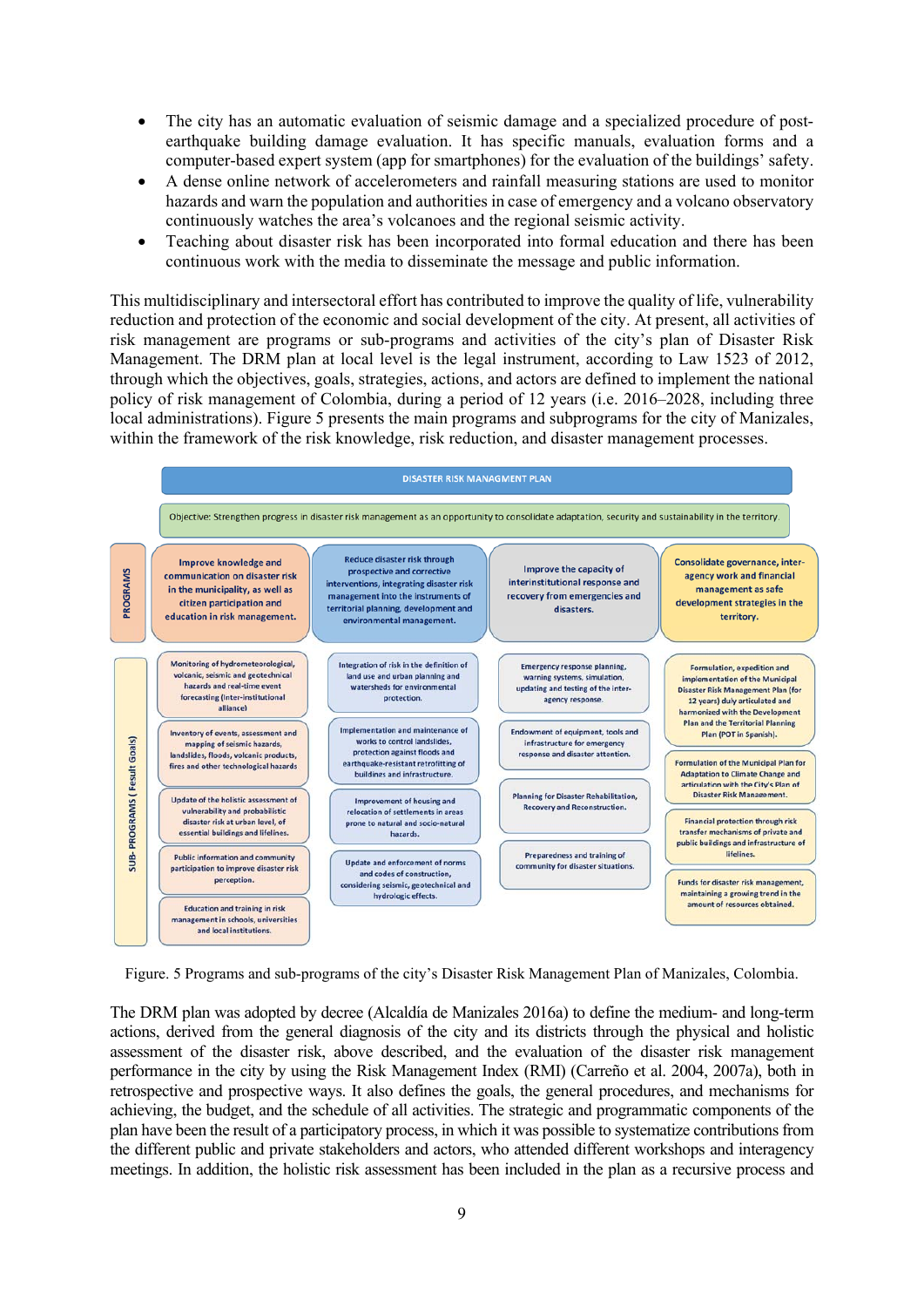continuous risk research, facilitating the dynamic and adaptive management by risk problem framing and reframing. This specific plan, defined by law, was incorporated into the socioeconomic development plan of the current administration (2016–2019) as a component of environment, climate change, and disaster risk management and will guide the action to reach the development objectives and goals and the instruments of linkage and harmonization with other plans at the city level, such as the territorial or land-use planning (POT, Plan de Ordenamiento Territorial, in Spanish) and the emergency response plan of the city (Alcaldía de Manizales 2016b).

Regarding land-use planning deserves to underline the urban macro-project in the San José district, in which the aggravating factor has been the highest  $(F= 0.74)$ . This macro-project of urban renovation includes as objectives: i) to promote and execute integral urban management operations and provision of urban land for priority interest housing (4,000 units) and social interest housing (1,500 units); ii) to generate urban land for the housing relocation of at high-risk for the district, through processes of integral improvement of neighborhoods; iii) to promote the re-densification of the territory, through the efficient use of urban land, and the control of urban expansion. The Figure 6 illustrates the localization and the current interventions in process of the San José's macro-project.



Figure 6. Proposal of interventions of the San José's macro-project of urban renovation and risk reduction

# **4. CONCLUSIONS**

Risk understanding is an unavoidable process and early step for risk management. The formulation of a policy and process for risk reduction and of adaptation should be based on knowledge of the components and the disaggregation of the underlying causes and drivers of vulnerability and risk, taking into account both their harder and softer characteristics. Holistic risk assessment has been developed to deal with these characteristics, considering the physical risk, or potential direct effects, and its amplification, or potential indirect effects. This type of integrated and scientific approach facilitates decision making and the flexible adjustment in practice of actions to be implemented by different stakeholders and actors as a disaster risk management plan and in the framework of other relevant city planning instruments. The Disaster Risk Management Plan of Manizales, Colombia, has been formulated based on the participation of the different private and public actors and with the input from the holistic disaster risk assessment of the city. Strategic and programmatic components have been defined, framing and reframing the risk problem, and identifying the main actions to be implemented in each district of the city and making the follow-up of risk reduction in a dynamic way, using the holistic risk assessment approach to give account of the improvements and achievements on vulnerability and risk reduction. Manizales provides a good example of how a combination of technical and scientific work, political-administrative will and the community's acceptance can lead to successful initiatives. Manizales has invested heavily in the science and technology of disaster risk reduction. The administration has encouraged the diffusion of knowledge about the causes and the factors that contribute to risk and has supported the participation of citizens in the planning processes. In addition, Manizales has promoted respect for environment and the municipality's challenging geographic, topographic, seismic and climatic conditions.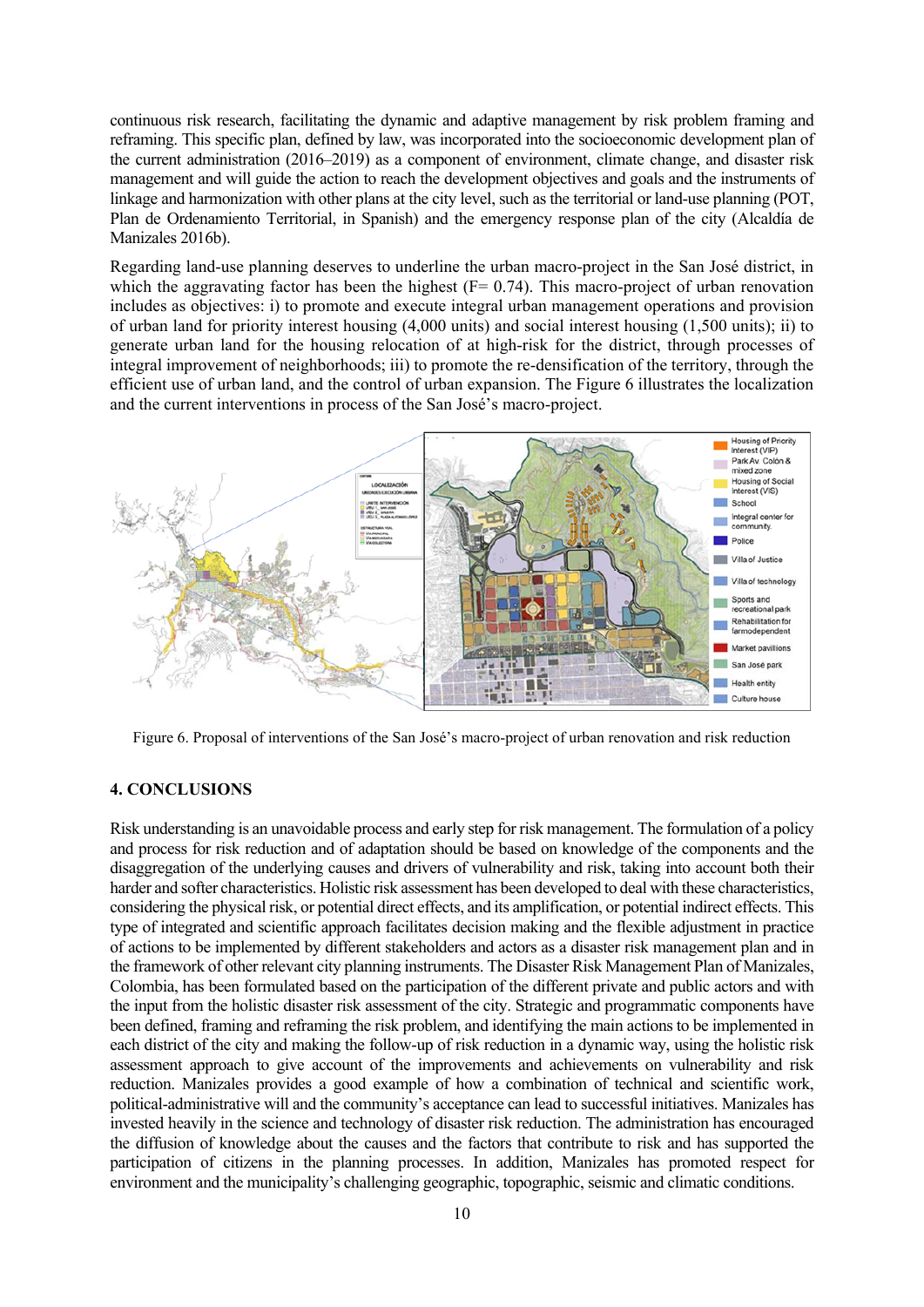#### **6. ACKNOWLEDGMENTS**

This work was carried out within the framework of the inter-institutional agreement between the Universidad Nacional de Colombia, Manizales headquarters, and the Corporación Autónoma Regional de Caldas (CORPOCALDAS), the regional environmental authority, to improve information systems for risk knowledge and understanding; monitoring of hazard events and warning systems; and mainstreaming risk into planning, and to improve risk awareness in the city of Manizales, Colombia. The authors also express their gratitude to the experts who participated in the whole process of this study for the city of Manizales, but are not co-authors of this article: Mario Ordaz, Mabel Marulanda, Diana Gonzalez, Daniela Zuloaga, Cesar Velásquez, Lizardo Narvaez, Maria del Pilar Perez; as well as to the Ministry of Economy, Industry and Competivity of Spain ''Evaluación de la Vulnerabilidad y el Riesgo de Zonas Urbanas Expuestas a Amenazas Naturales y Antrópicas-EZUANA'' (BIA2016-78544-R) for the support to develop this contribution.

#### **7. REFERENCES**

Alcaldía de Manizales (2016a). Municipal plan for disaster risk management of Manizales (Plan municipal de gestión del riesgo de desastres del municipio de Manizales). Decree 415, 23 August 2016 (in Spanish).

Alcaldía de Manizales (2016b). Municipal strategy for emergency response of Manizales (Estrategia municipal para la respuesta a emergencias de Manizales). Decree 416, 23 August 2016 (in Spanish).

Barbat AH, Carreño ML, Cardona OD, Marulanda MC (2011). Holistic assessment of seismic risk in urban areas. *Revista Internacional de Metodos Numericos para Calculo y Diseño en Ingenieria* 27(1): 3–27 (in Spanish).

Barbat AH, Carreño ML, Pujades LG, Lantada N, Cardona OD, Marulanda MC (2010). Seismic vulnerability and risk evaluation methods for urban areas. A review with application to a pilot area. *Structure and Infrastructure Engineering* 6(4): 499.

Bernal GA (2014). Multi-hazard modelling of disaster risk in Manizales (Modelación multiamenaza del riesgo de desastres en Manizales). Technical report. Gestión del Riesgo – Manizales. Manizales: Corporación Autónoma Regional de Caldas (CORPOCALDAS) (in Spanish). [Accessed July  $13<sup>th</sup>$ , 2017.] Available at: www.gestiondelriesgomanizales.com/Documentos/Informes/69-Modelaci%C3%B3nMultiamenazaRiesgoMzles-GabrielBernal.pdf

Bernal GA, Salgado-Gálvez MA, Zuloaga D, Tristancho J, González D, Cardona OD (2017). Integration of probabilistic and multihazard risk assessment within urban development planning and emergency preparedness and response: Application to Manizales, Colombia. *International Journal of Disaster Risk Science* 8(3): 270-283.

Birkman J, Cardona OD, Carreño ML, Barbat AH, Pelling M, Schneiderbauer S, Welle T (2013). Framing vulnerability, risk and societal responses: The MOVE framework. *Natural Hazards* 67(2): 193–211.

Cárdenas JRG, Nebot A, Mugica F, Carreño ML, Barbat AH (2015). Social aggravation estimation to seismic hazard using classical fuzzy methods. In *Simulation and modeling methodologies, technologies and applications*, ed. M.S. Obaidat, T. Ören, J. Kacprzyk, and J. Filipe, 275–293. New York: Springer.

Cardona OD (2001). Holistic evaluation of the seismic risk by using dynamic complex systems (Estimación holística del riesgo sísmico utilizando sistemas dinámicos complejos). Doctoral thesis, Universidad Politécnica de Cataluña, Barcelona (in Spanish).

Cardona OD (2004a). The need for rethinking the concepts of vulnerability and risk from a holistic perspective: A necessary review and criticism for effective risk management. In *Mapping vulnerability: Disasters, development and people*, ed. G. Bankoff, G. Frerks, and D. Hilhorst, 37–51. London: Earthscan Publishers.

Cardona OD (2004b). Curriculum adaptation and disaster prevention in Colombia. In *International perspectives on natural disasters: Occurrence, mitigation and consequence*, ed. J.P. Stolman, J. Lidstone, and L.M. DeChano, 397–408. Dordrecht, Netherlands: Kluwer Academic Publishers.

Cardona OD (2011). Disaster risk and vulnerability: Notions and measurement of human and environmental insecurity. In *Coping with global environmental change, disasters and security: Threats, challenges, vulnerabilities and risks*, ed. H.G. Brauch, U. Oswald Spring, C. Mesjasz, J. Grin, P. Kameri-Mbote, B. Chourou, P. Dunay, and J. Birkmann, 107–121. Berlin, Heidelberg, and New York: Springer-Verlag.

Cardona OD, Ordaz MG, Reinoso E, Yamín LE, Barbat AH (2012). CAPRA - Comprehensive approach to probabilistic risk assessment: International initiative for risk management effectiveness. In Proceedings of the 15th